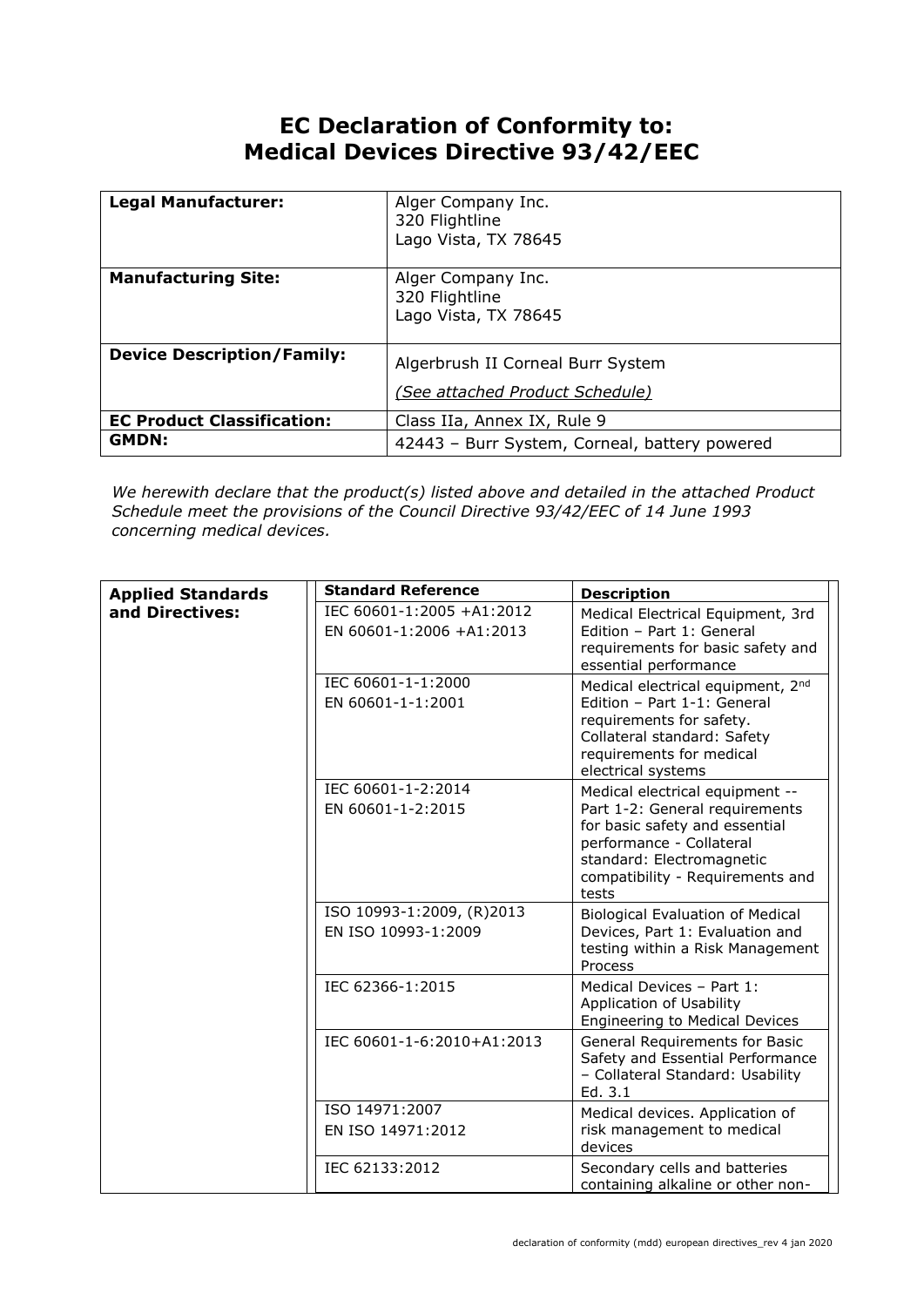|                                                    | ISO 15223-1:2016<br>EN ISO 15223-1:2016                                                                                  | acid electrolytes - Safety<br>requirements for portable sealed<br>secondary cells, and for batteries<br>made from them, for use in<br>portable applications<br>Medical devices - Symbols to be<br>used with medical device labels,<br>labeling and information to be<br>supplied - part 1: General<br>Requirements |
|----------------------------------------------------|--------------------------------------------------------------------------------------------------------------------------|--------------------------------------------------------------------------------------------------------------------------------------------------------------------------------------------------------------------------------------------------------------------------------------------------------------------|
|                                                    | ASTM D4169-014                                                                                                           | Standard practice for<br>Performance Testing of Shipping<br>Containers and Systems                                                                                                                                                                                                                                 |
|                                                    | MEDDEV 2.7.1 Rev 4                                                                                                       | Clinical Evaluation: A Guide for<br>Manufacturers and Notified<br><b>Bodies</b>                                                                                                                                                                                                                                    |
|                                                    | ISO 13485:2016<br>EN ISO 13485:2016 + cor<br>12:2018                                                                     | Medical devices - Quality<br>Management Systems -<br>Requirements for Regulatory<br>Purposes                                                                                                                                                                                                                       |
| <b>Notified Body:</b>                              | BSI Group The Netherlands B.V. Say Building,<br>John M. Keynesplein 9, 1066 EP Amsterdam<br>Notified Body Number: 2797   |                                                                                                                                                                                                                                                                                                                    |
| <b>EU Rep</b>                                      | Advena Ltd.<br>Tower Business Ctr.<br>2 <sup>nd</sup> Flr., Tower Street<br>Swatar, BKR 4013<br>Malta<br>44 1926 800 153 |                                                                                                                                                                                                                                                                                                                    |
| <b>CE Certificate</b><br><b>Number:</b>            | Annex V (EC Certificate No. 687289)                                                                                      |                                                                                                                                                                                                                                                                                                                    |
| Date of issuance of<br>original CE<br>certificate: | 23 January 2001                                                                                                          |                                                                                                                                                                                                                                                                                                                    |

STED / Technical File: 001 Issue Level: 01

Signed: John Alger

Date: January 24, 2020 Company Management Representative